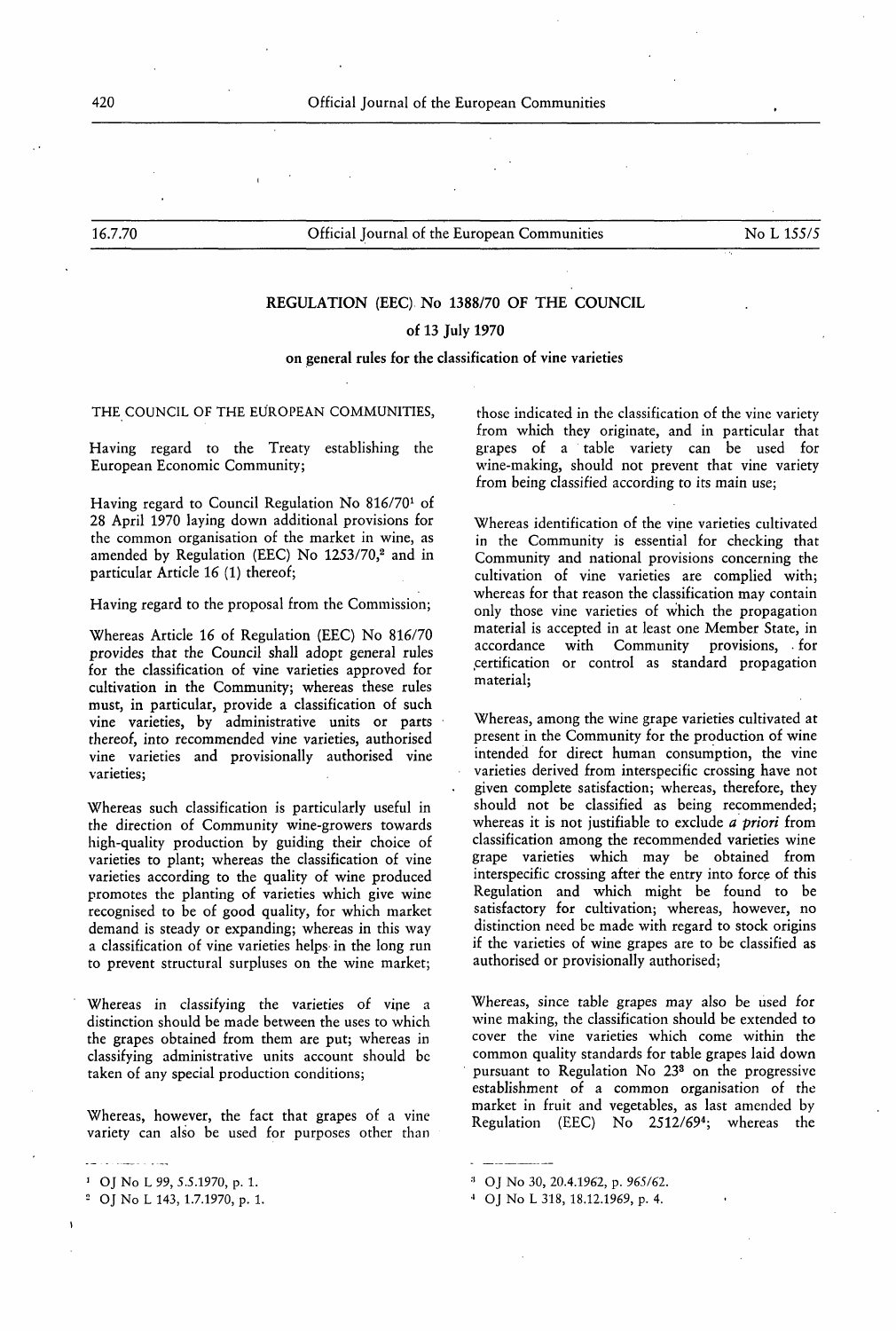suitability of those varieties for their normal use is a Article 3 determining factor in their classification;

Whereas the inclusion of root stock varieties in the classification is desirable for reasons of control; whereas, in view of their limited number, these varieties and the grape varieties for special uses may be classified on a Community-wide basis;

Whereas, as regards the later addition of a vine variety to the classification, the suitability of that variety for cultivation should be decided on the basis of the information obtained by the Member State concerned from tests which'include cultivation trials;

## HAS ADOPTED THIS REGULATION:  $Article 4$

## Article <sup>1</sup>

The classification of vine varieties shall include all vine varieties of the genus Vitus L, including those derived from interspecific crossings, which are authorised for cultivation in the Community and intended for the production of grapes or of vegetative propagation material for vines.

### Article 2

1. Vine varieties shall be classified according to the uses to which the grapes obtained from them are normally put.

- (a) 'wine grape variety' means a vine variety normally cultivated for the production of fresh grapes for making wine for direct human consumption;
- (b) 'table grape variety' means a vine variety which comes within the common quality standards for table grapes adopted under Regulation No 23, normally cultivated for the production of:
	- grapes for consumption when fresh;
	- grapes for the canning industry;
- ( c) 'grape variety for special use' means a vine variety normally cultivated for purposes other than those referred to under  $(a)$  and  $(b)$ , such as:
	- $\overline{\phantom{a}}$  the preparation of grape spirits;
	- $-$  the preparation of grape juice;
- (d) 'root stock variety' means a vine variety cultivated for the production of vegetative vine propagation material and providing that part of the plant which is below ground.  $1$  OJ No L 93, 17.4.1968, p. 15.

1. Wine grape varieties and table grape varieties shall be classified for each of the administrative units or parts of administrative units covered by the viticultural land register.

2. Grape varieties for special use and root stock varieties shall be classified on a Community-wide • basis.

However, part of all of these varieties may be classified, at the request of a Member State, for one or more administrative units of that Member State.

1. One and the same wine grape variety may be classified differently in different administrative units or parts of administrative units.

2. One and the same variety may, exceptionally, be included in both table grape varieties and wine grape varieties.

3. One and the same variety may be classified differently according to whether it is used for the making of:

 $-$  table wine,

- quality wine p.s.r.,
- 2. For the purposes of this Regulation: sparkling wine, quality sparkling wine or quality 2. sparkling wine produced in a specified region,
	- grape spirits,
	- grape juice.

### Article 5

1. For each of the administrative units or parts of administrative units or, as appropriate, on a Community-wide basis, vine varieties shall be listed under one of the following categories: recommended vine varieties, authorised vine varieties and provisionally authorised vine varieties.

2. Vine varieties shall be included in the classification only if their propagation material is accepted for certification or control as standard propagation material in at least one Member State, in accordance with the provisions of the Council Directive of 9 April 1968<sup>1</sup> on the marketing of material for the vegetative propagation of the vine.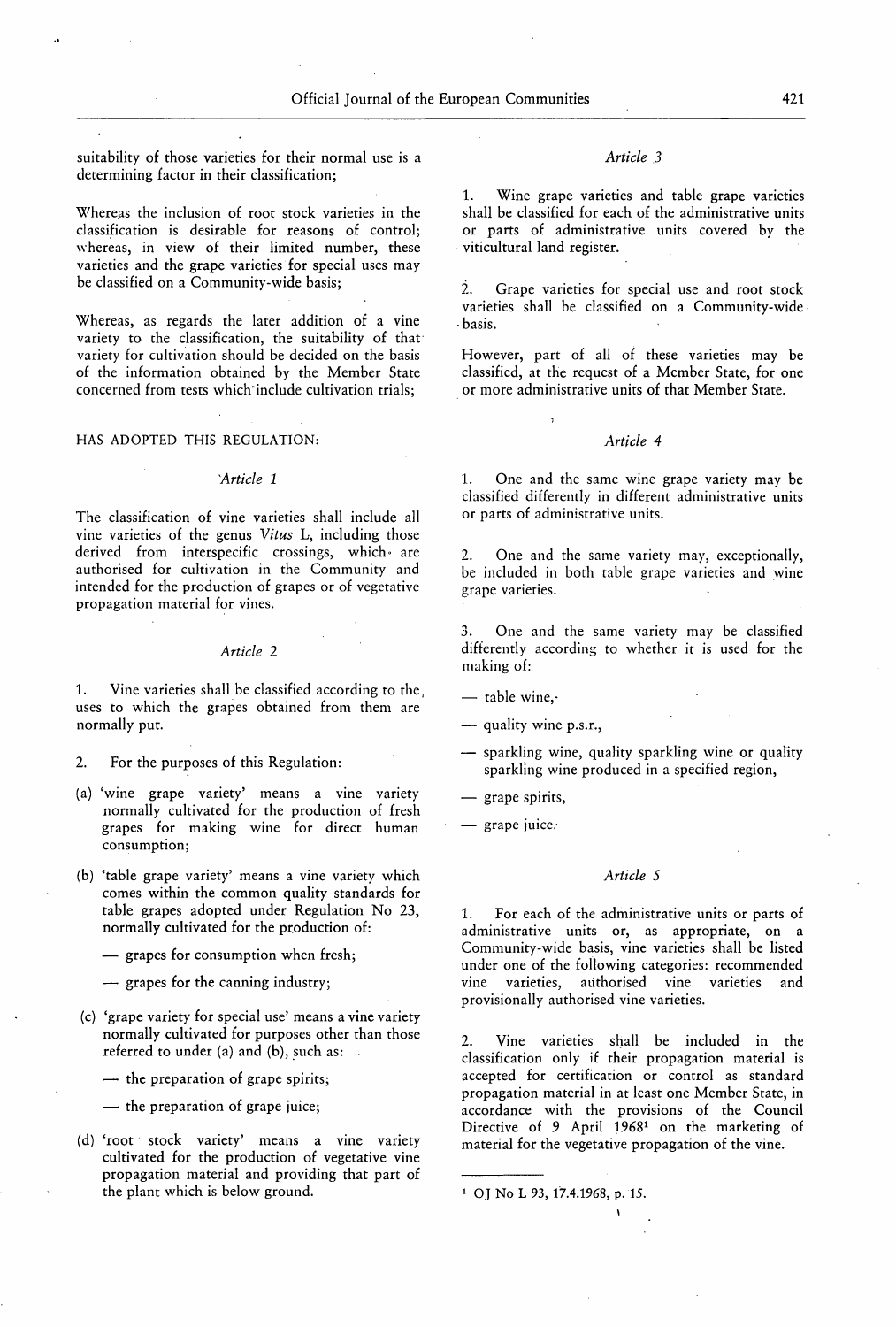## Article 6

- 1. With regard to wine grape varieties:
- (a) recommended vine varieties shall include varieties which:
	- are already cultivated in the Community and which belong to the species Vitis vinifera L, or
	- are obtained for interspecific crossings the cultivation suitability of which is recognised, after the entry into force of this Regulation, as being satisfactory in accordance with Article 10 (2),

and which normally provide wines recognised to be of good quality;

- (b) authorised vine varieties shall include varieties which normally provide sound and marketable wine of a quality which, while reaching an acceptable standard, is lower than that of the wine referred to under (a);
- (c) provisionally authorised vine varieties shall include varieties:
	- which do not meet the criteria stated under (a) and (b) but which nevertheless are of some economic importance to the administrative unit or part thereof concerned; or
	- which have shortcomings as regards their cultivation.

2. Quality shall be assessed where appropriate, on the results of tests on the cultivation suitability of the vine varieties in question, together with the results of analytical and organoleptic tests on the wine in question.

## Article 7

With regard to table grape varieties:

- (a) recommended vine varieties shall include the varieties cultivated for the production of table grapes for which there is considerable market demand;
- (b) authorised vine varieties shall include the varieties:
	- providing grapes of a quality which, while of an acceptable standard, is lower than that of the grapes referred to under (a); or
	- which have shortcomings as regards their cultivation;
- (c) provisionally authorised vine varieties shall include the varieties:
	- yielding grapes which should cease to be put on the market because of their poor quality; or
	- which have serious shortcomings as regards their cultivation.

## Article 8

1. With regard to the grape varieties for special uses:

- ( a) recommended vine varieties shall include the varieties belonging to the species Vitis vinifera L or derived from interspecific crossings, if those vine varieties are normally well suited to the uses in question;
- (b) authorised vine varieties shall include the varieties:
	- yielding products the quality of which, while being of an acceptable standard, is lower than that of the products obtained from the vine varieties referred to under (a); or
	- yielding grapes which are less suitable for the uses, in question than the vine varieties referred to under  $(a)$ ;
- ( c) provisionally authorised vine varieties shall include the varieties:
	- which do not conform to the criteria stated in (a) and (b) but which nevertheless are of some economic importance to the<br>Community as a whole or to the Community as a whole or to administrative unit or units concerned; or
	- which have shortcomings as regards their cultivation.

2. Quality shall be assessed, where appropriate, on the results of tests on the cultivation suitability of the vine varieties in question, together with the results of analytical and organoleptic tests on the finished products in question.

### Article 9

With regard to root stock varieties:

(a) recommended vine varieties shall include the varieties cultivated for the purpose of obtaining vegetative vine propagation material which has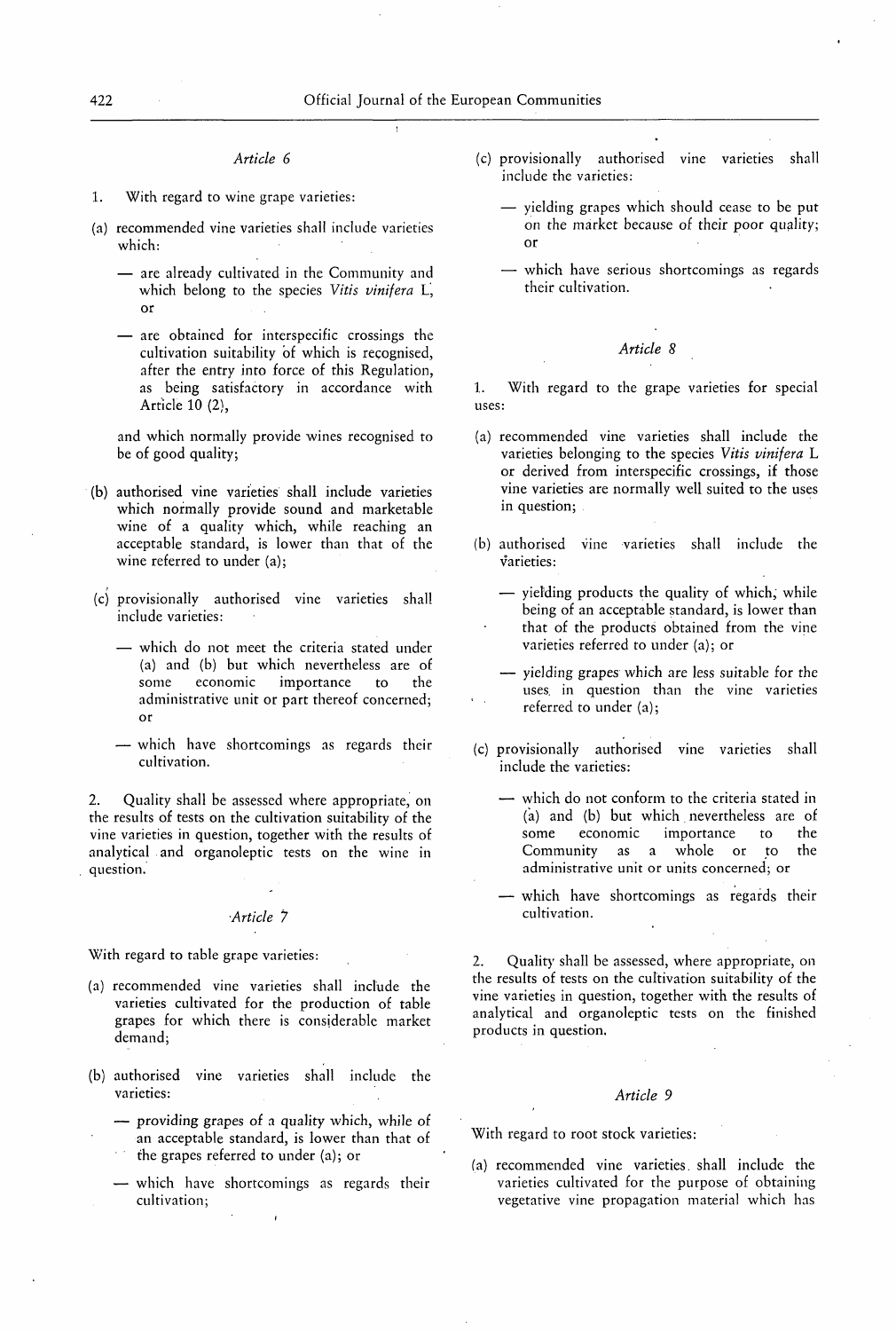been proved by experience to be satisfactory for cultivation;

(b) provisionally authorised vine varieties shall include varieties which have been found to be unsatisfactory for cultivation.

## Article 10

1. The classification may be altered:

— by the addition of vine varieties to the category of recommended vine varieties,

— by the elimination of vine varieties,

— by regrading vine varieties.

2. The classification of vine varieties may be altered by the addition of vine varieties to the category of recommended vine varieties only if the cultivation suitability of the varieties in question is recognised as being satisfactory for an administrative unit or part thereof or, where appropriate, for the Community as a whole.

The cultivation suitability of a vine variety shall be determined, in accordance with the procedure provided for in Article 7 of Regulation No 241 on the progressive establishment of a common organisation of the market in wine, as last amended by Regulation (EEC) No 816/70, on the basis of information obtained by the Member State concerned from examination of the cultivation trials carried out, where appropriate, in the administrative units or parts thereof concerned or in neighbouring administrative units.

3. The cultivation suitability of a vine variety may not be recognised as being satisfactory unless, in comparison with the other vine varieties listed in the classification for at least one administrative unit or part thereof, its overall quality characteristics constitute a distinct improvement with regard to cultivation or to use of the grapes or propagation material obtained from it.

4. After consultation with the Management Committee for Wine the Commission may ask the Member State concerned to carry out a further examination on the 'cultivation suitability of the vine variety in question.

5. Measures for testing cultivation suitability shall be adopted, as necessary, in accordance with the procedure provided for in Article 7 of Regulation No 24.

## Article 11

1. Planting, even for the purpose of replacing failures, grafting in situ and overgrafting:

— of vine varieties not listed in the classification, or

— of provisionally authorised vine varieties.

shall be prohibited from 1 September 1971.

2. Member States may, however, permit derogations from the provisions of the first indent of paragraph <sup>1</sup> for the following purposes:

— testing of the cultivation suitability of a vine variety which is not listed in the classification for the administrative unit or part thereof concerned or for the Community as a whole;

— scientific research;

— selection or crossing studies.

3. If a Member State permits the derogations referred to in paragraph 2, that State shall carry out a systematic inspection each year of the vines which have been authorised for planting and shall ensure that any distribution of propagation material is limited to the purposes referred to above. Individual cultivation contracts shall be concluded between the authorities designated by the Member States and any natural or legal person intending to cultivate a vine variety which is not included in the classification for the administrative unit or part thereof concerned, or for the Community as a whole.

4. Products derived from a vine variety undergoing cultivation suitability tests, scientific research or the selection or crossing studies referred to in paragraph 2 shall be considered as products obtained from authorised vine varieties.

## Article 12

Member States shall inform the Commission before <sup>1</sup> August 1970 of the vine varieties which they recommend for inclusion in the categories referred to <sup>1</sup> OJ No 30, 20.4.1962, p. 989/62. **in Article 5. Information shall be forwarded by**